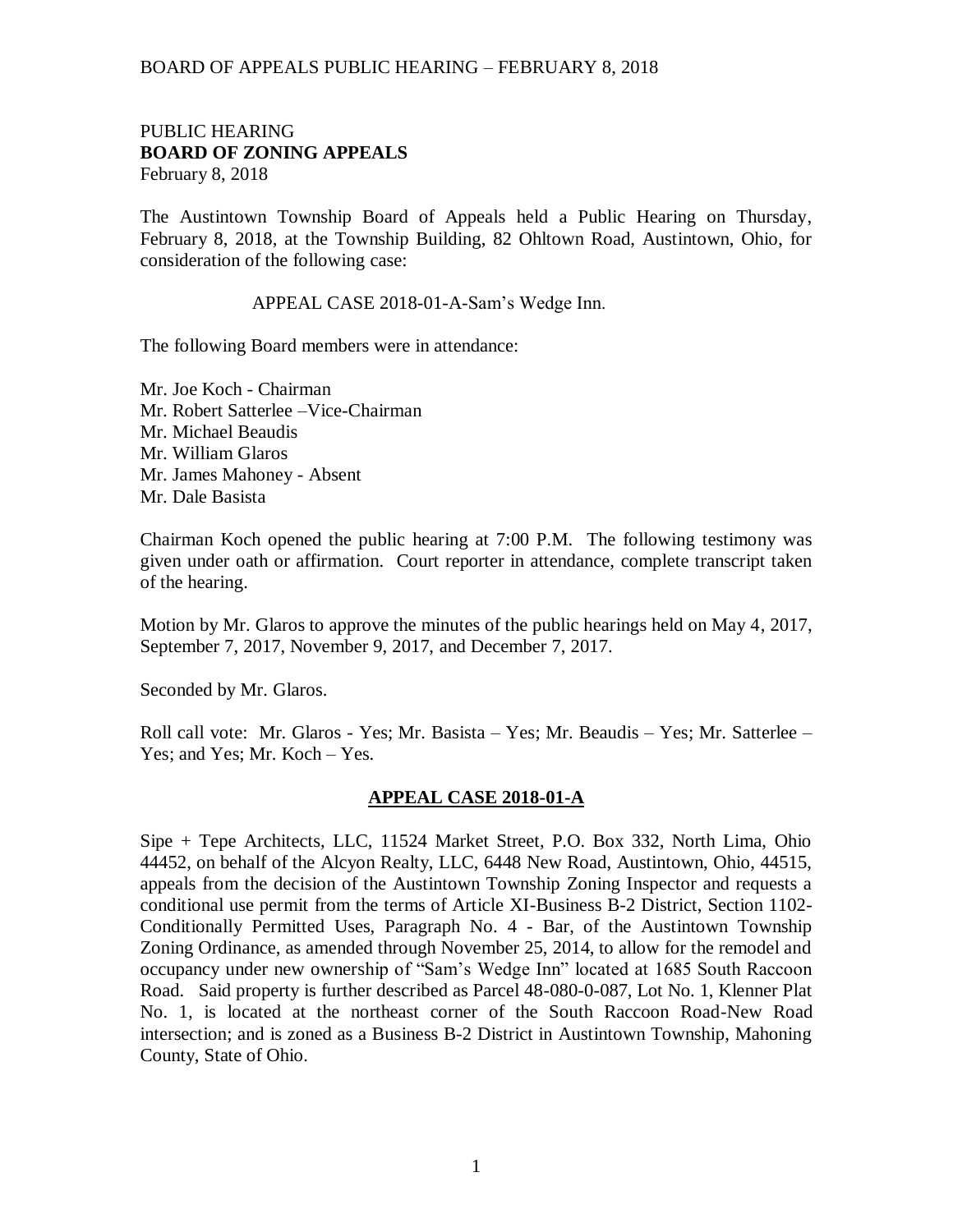Zoning Inspector Crivelli read the applicant's letter of request dated January 4, 2018 into the case record, referenced five pages of architectural drawings, the case mailing list prepared by the zoning office, and four plat maps of the property. Also read into the case record was an e-mail from Tim Burkert, P.E. of the Mahoning County Engineer's Office regarding landscaping and work being performed within the public right-of-ways.

Mr. Koch stated the mailing list for case 2018-01-A will be incorporated into the case record.

Doug Sipp, 11524 Market Street, North Lima, Ohio, stated the existing building will remain as is. The interior of the building will be expanded. The brick wall behind the bar has been removed. The interior will be opened up with a lot of windows. The brick and wood exterior will remain. The cupola at the top will be rebuilt and lit. Signage will be added to the building including the triangular area of the building. There will be low plantings at South Raccoon Road and New Road. The rest of the property will be cleaned up with patching, taring, and asphalt work being done on the parking lots. The parking spaces will be striped in the spring.

Mr. Satterlee inquired about the guard rail. Zoning Inspector Crivelli advised the guard rail belongs to the Sabatine property. Mr. Sipp stated there is a lease with Mr. Sabatine and they hope to remove the guard rail and they will clean up that property also.

Mr. Satterlee inquired about the doors. Mr. Sipp stated one door will be removed completely and referenced the elevation drawings. Windows on the west wall will be opened up to create a better lighted interior. Windows will be added to the south and west sides of the building.

Mr. Satterlee inquired about the parking stalls. Mr. Sipp stated they are proposing parallel parking on the south side of the building which will allow for maneuverability. The leased parking to the east will give more parking than needed.

Marc Presley, 7030 Ruby Court, Austintown, Ohio, stated they have a three-year lease with renewable one-year terms after that. Mr. Sipp advised they have access to Mr. Sabatine's property. He observed the office building's main parking lot is on the east side and will be utilized by their future tenants. Mr. Satterlee observed parallel parking is difficult. Mr. Sipp stated the original parking required backing up over the curb into New Road. He further stated angled parking would not work and would have only added one more space and the county does not want the curb removed.

Mr. Beaudis observed the two spaces at the southwest corner of the property were worthless. Mr. Sipp stated they can accommodate small compact cars. They will place new curbing in the area.

Mr. Koch inquired about a contingency plan if the abutting properties are sold. Mr. Presley advised he has the right of first refusal if Bob Clemons decides to sell. Prior to asking the family for an easement he was advised the property is not for sale but in the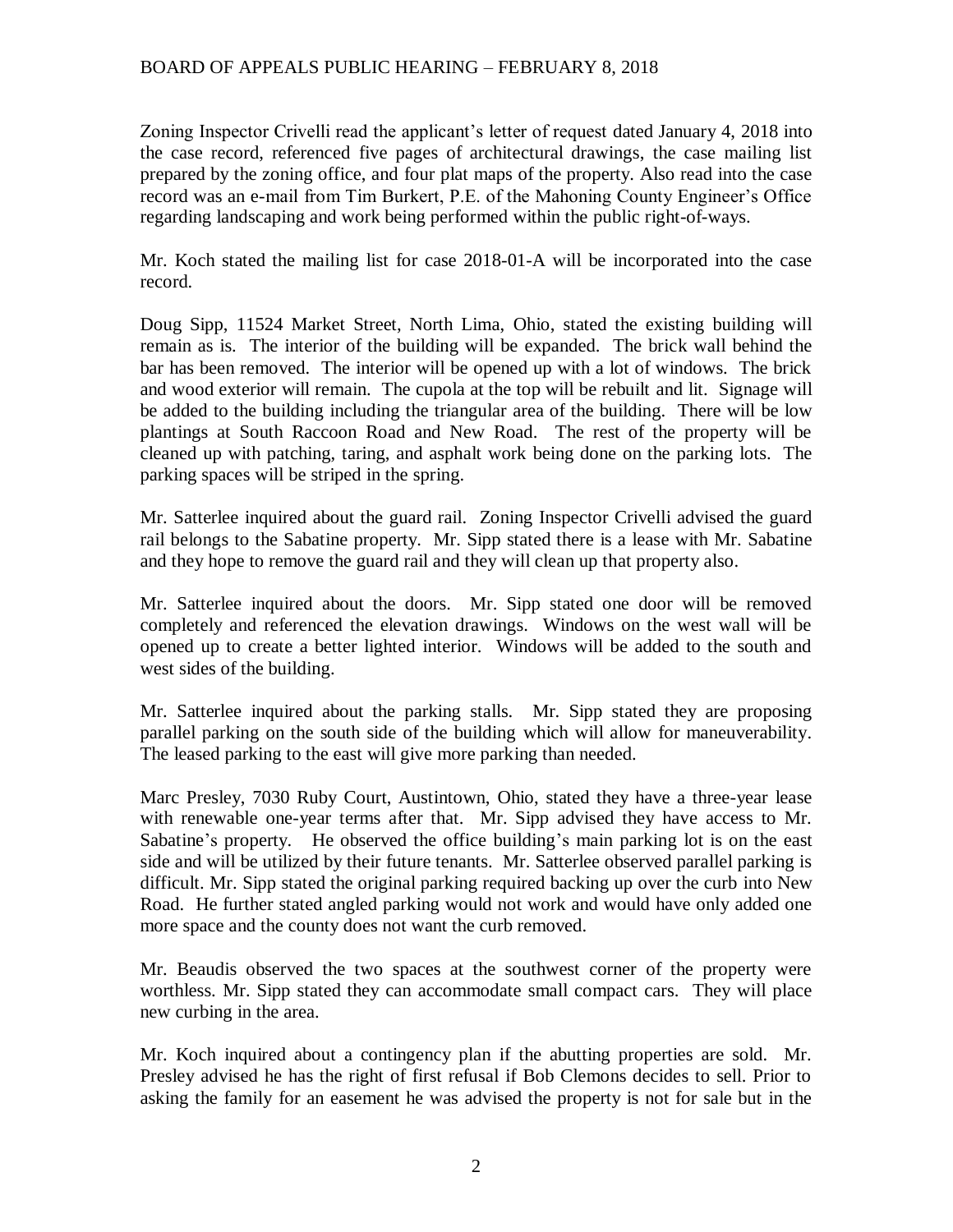future if it was up for sale they would have the right of first refusal. They have a lease document in place for the Sabatine property including the space in the back. He estimated parking for an additional 30 to 40 vehicles on the former Rango's property. The Rango's property is about 2 or 3 inches higher in elevation. Mr. Beaudis asked if they would pave the property. Mr. Presley answered in the affirmative and stated they can gravel or pave the lot. He speculated that the Sabatine parcel is landlocked and highly unlikely to sell if Sam's Wedge Inn is not involved in the transaction. He stated Mr. Sabatine is holding out hope that a restaurant chain or something of that nature will eventually want to buy the whole corner. He purchased Sam's on August  $1<sup>st</sup>$ .

Mr. Satterlee observed it is great they bought the property and are going to clean it up but they shouldn't depend on abutting properties they do not own for parking. There was discussion of the Rango property and the easterly depth. Mr. Presley advised they will have the option and paving or gravelling the Rango lot. Mr. Sipp stated it already has a gravel base. Mr. Presley advised as part of their agreement they will maintain the property. Mr. Koch asked if he (Sabatine) will sell it. Mr. Presley responded that the asking price is not anywhere near what the lot would be worth to utilize as parking. He (Sabatine) is hoping that a Burger King or Arbys will buy the whole thing (the four properties). The lease exhibit was entered as Exhibit "A". The parking easement for the Clemons property was marked as exhibit "B".

Mr. Koch asked if it was a perpetual easement. Mr. Presley advised in the affirmative and stated he has known the Clemons family all his life and the family did not want to take any compensation for the parking lease. He speculated that if the property went up for sale he was confident the Clemons family would sell him the small portion depicted in the lease easement. The Clemon's building and parking is not impacted by the lease as their parking is on the east side of the medical building.

Mr. Basista inquired about an opening date. Mr. Presley speculated summertime. His partner Don Sherwood and himself have undertaken the project in a deliberate manner and are not rushing or shortchanging or cutting corners. They will do it right as Sam's is an institution and has been here for 50 years. It will be restored so the community of Austintown can be proud of it. They will invest resources to make it a successful business. This is not a hobby. They are both life-long residents of Austintown and moved their business firm to Dr. Geletka's building on Mahoning Avenue. Their employees will be residents of Austintown. This will be a completely new look, fresh, crisp, modern, and a place every one will be proud of and frequent to eat here. There were no fights there in 50 years. The prior owners were proud of that. It will be run the right way, it will be successful, and contribute to the community. It will be a positive sight on that corner.

Mr. Satterlee inquired about the menu. Mr. Presley stated in will be a bar type menu but more extensive than it was before. Sandwiches, wraps, salads of better quality than was there previously. They do not anticipate being open for lunch. The hours will be about 3:00P.M. until possibly on the weekends 2:00A.M. Hours will be adjusted based on demand. They will have professional management with restaurant experience.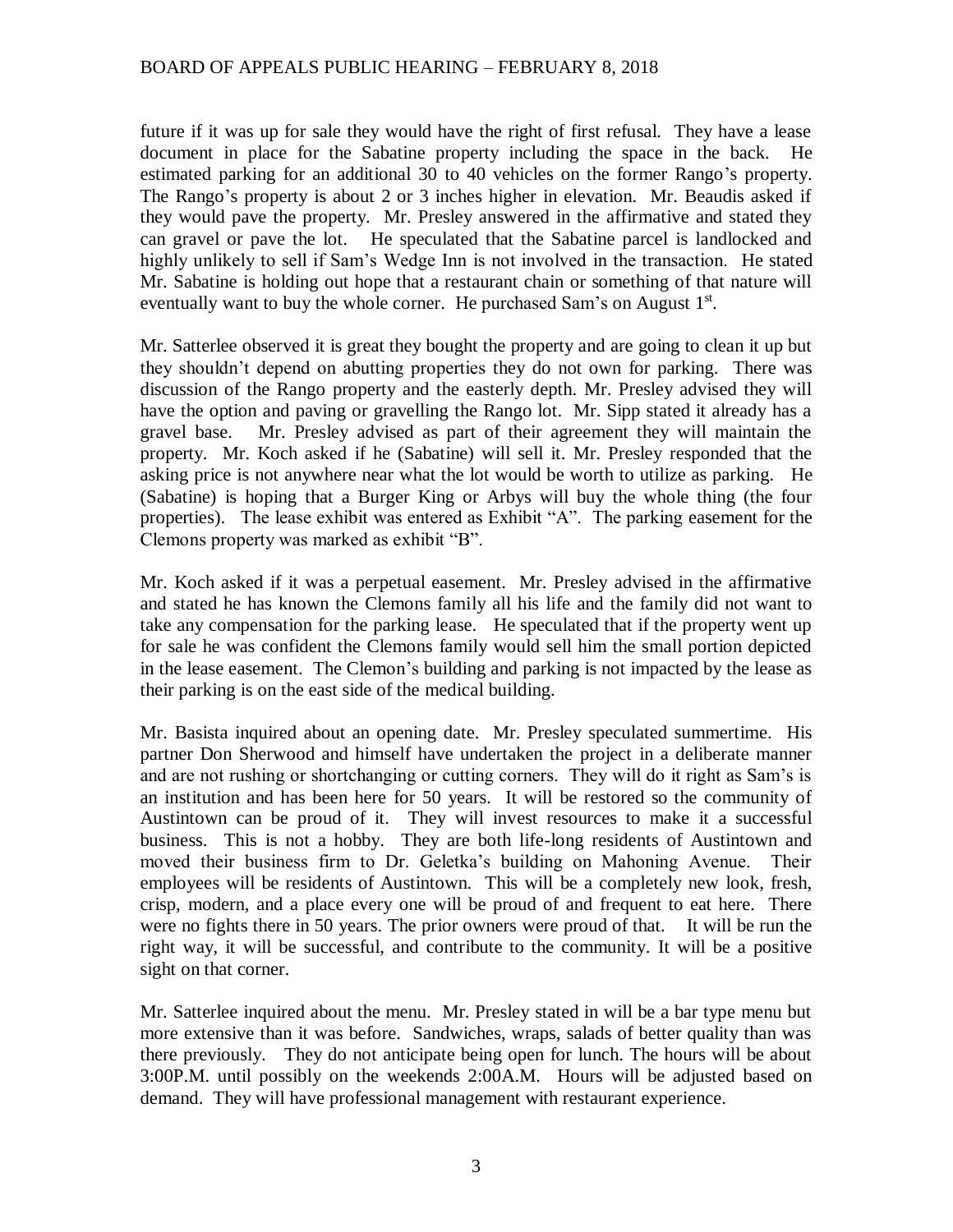Mr. Koch asked if they had been in the restaurant business. Mr. Presley answered in the negative. The restaurant industry always interested them and they inquired about this property about ten years ago. This is a first step in this industry for them. They would like to look for other opportunities in this community. They purchased the building, the business, the rights to the name, a small amount of inventory, and fixtures some of which were unsalvageable.

Mr. Koch inquired about the investment to be undertaken for the remodel. Mr. Presley estimated the remodel and all new equipment will be in the range of \$200,000.00. From a financial standpoint this is a genuine commitment on our part. The building is one level slab. There will be a dedicated kitchen staff during all hours of operation. The bartenders will not be cooking or serving. As they become successful they will become charitable towards the things they care about such as the high school, youth programs, and programs of that nature.

Mr. Beaudis inquired about placing a fence on the Rango lot. Mr. Presley answered in the affirmative and stated they would construct one if needed. Mr. Beaudis stated it would eliminate cut-thru traffic.

Mr. Koch inquired about their intent to gravel the Sabatine lot. Mr. Presley stated they could gravel or depending on costs pave. The slag base would prevent the weeds. They will clean the area of weeds and trees near the billboard area and continue to maintain the lot. Zoning Inspector Crivelli observed the lease agreement allows them to better maintain the Sabatine lot but asked the Board not to require the applicants to make an improvement on a property they do not own as a condition to operate at this location. Mr. Koch disagreed and stated he is renting it and is stating on the record that he will gravel it. Mr. Koch also inquired about using the east side of the medical building parking lot. Mr. Presley stated they have not leased it but the property owner has given verbal permission to use it.

Mr. Koch stated cleaning the parcel will be a big help but off the record it is good to know there will be new gravel or paving. Mr. Presley stated at a minimum they will maintain the property as their customers will be parking there and they will have full liability coverage on the parcel. If it pleases the Board to request taking the guard rail down than they will do that at their expense. Mr. Koch stated the Board wants them to be successful and have as much momentum going into this. Making sure the site is presentable as customers going out to eat don't want parking to be a hassle. If that property is cleaned up it will look like you own it and you are taking care of it.

Mr. Satterlee inquired about the number of employees. Mr. Presley and Mr. Sipp estimated six at maximum staffing levels during peak hours (two bartenders, two servers, two kitchen staff).

Mr. Koch inquired about the previous customer base. Mr. Presley stated over the past five years the customers changed to being individuals going in for long periods of time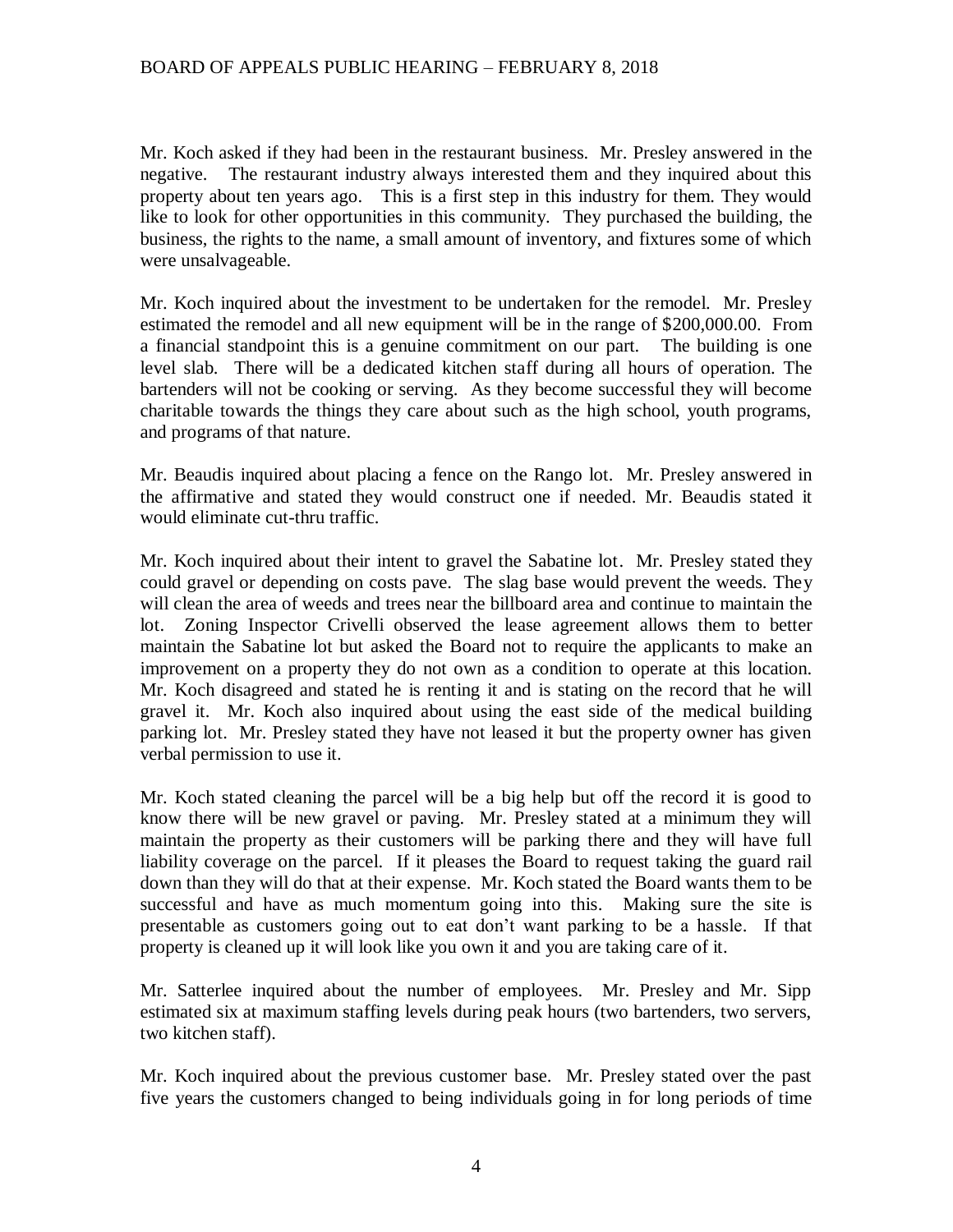drinking beer. It was not very family based, profitable, or smart. The business steadily declined and would have closed by 12-31 if they had not purchased it. The business was not profitable over the last 36 months.

Mr. Koch asked about the ambience. Mr. Sipp stated they want to bring back what was there. The existing wood panel ceiling with beams will be emphasized, there will be televisions, the bar will be wood and stone. There will be booths. The glass and bright lighting will hopefully be family friendly. It will have the feel of a sports bar without actually being a sports bar. Mr. Presley stated there will be a sports theme but not the BW3 look with 70 televisions. It will be a place people can go to after a round of golf and have a good quality meal and watch Steelers-Browns-Ohio State games or a place to go after Fitch football and basketball games. They have received positive feedback from the community as to when Sam's will re-open.

Zoning Inspector Crivelli advised in a phone conversation last week Mr. Sabatine had no objections to the proposal or the use of his lot and that the investment will make his lot more valuable. Mr. Satterlee commented on the area referencing the newly opened El Cowboy and new investment in Barry Dyngles.

Mr. Presley stated they will have new logos, a social media presence, and an active website. Mr. Sipp stated the roof sign will not be a digital message center. It will be internally lit with L.E.D. lighting.

No one else in attendance to speak for the request.

No one else in attendance to speak against the request.

**2018-01-A-Sam's Wedge Inn:** Motion by Mr. Satterlee to approve the conditional use request with all testimony presented.

Seconded by Mr. Glaros.

Roll call vote: Mr. Glaros - Yes; Mr. Basista – Yes; Mr. Beaudis – Yes; Mr. Satterlee – Yes; and Yes; Mr. Koch – Yes.

Zoning Inspector Crivelli advised zoning and building permits will be required prior to the start of construction and for signage. He advised that based on the Sabatine lease the property will be maintained and he not require it to be graveled or paved although improvement would be appreciated by the Board.

There being nothing further to come before the Board, the hearing was adjourned at 7:48 P.M.

## AUSTINTOWN BOARD OF ZONING APPEALS

Darren L. Crivelli, Zoning Inspector, Austintown Township